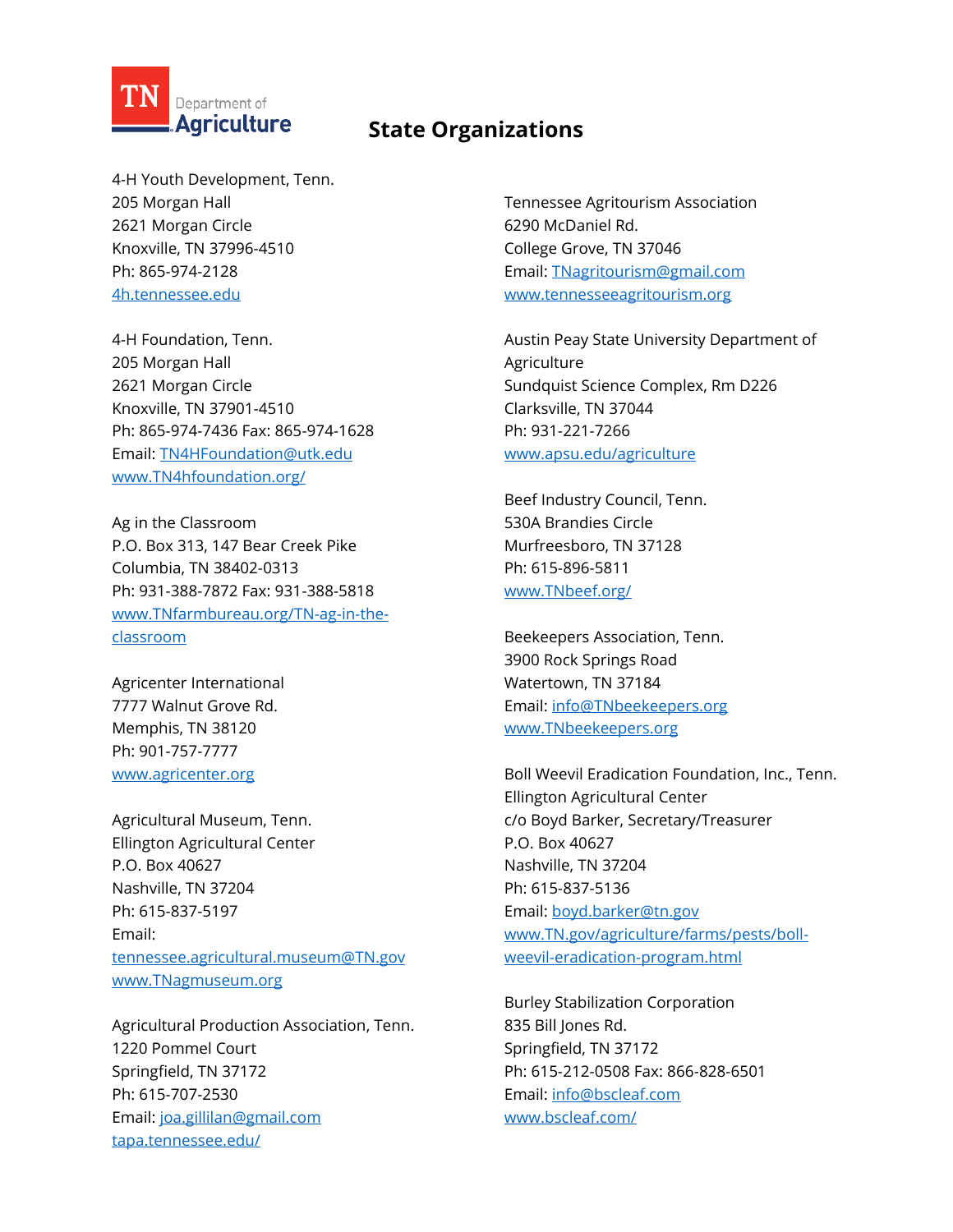Cattlemen's Association, Tenn. 530 Brandies Circle, Suite B Murfreesboro TN 37128 Ph: 615-896-2333 Email[: info@TNcattle.org](mailto:info@tncattle.org) [www.TNcattle.org](http://www.tncattle.org/)

Conservation Districts, Tenn. Assn. of [TNacd.org/](http://tnacd.org/)

Cooperative, Tennessee Farmers 180 Old Nashville Hwy. LaVergne, TN 37086-1983 Ph: 615-793-8011 [www.ourcoop.com](http://www.ourcoop.com/)

Cooperatives, Tenn. Council of c/o Roberta Smith, Admin Sec.-Treas. Bledsoe Telephone Cooperative P.O. Box 609 Pikeville TN 37367 Ph: 423-447-2121, Fax: 423-447-2498 Email[: smithr@bledsoe.net](mailto:smithr@bledsoe.net) [www.tennesseecouncilofcoops.org](http://www.tennesseecouncilofcoops.org/)

Cotton Council of America, National 7193 Goodlett Farms Parkway Cordova TN 38016 Mail: PO Box 2995 Cordova, TN 38088-2995 Ph: 901-274-9030 Fax: 901-725-0510 [www.cotton.org](http://www.cotton.org/)

Cotton Ginners Assn., Southern 874 Cotton Gin Place Memphis, TN 38106 Ph: 901-947-3104 Fax: 901-947-3103 [www.southerncottonginners.org](http://www.southerncottonginners.org/)

Dairy Association of Tenn., American 5340 West Fayetteville Road Atlanta, GA 30349 Ph: 800-343-4693 [thedairyalliance.com/](https://thedairyalliance.com/)

Dairy Producers Association, Tenn. 3789 Old Port Royal Road Spring Hill, TN 37174 Ph: 931-698-0243 Email[: info@tennesseedairy.org](mailto:info@tennesseedairy.org) [www.tennesseedairy.org](http://www.tennesseedairy.org/)

Emu Association, American Brian Smith, Treasurer 6913 Timberlake Dr. Murfreesboro, TN 37129 Ph: 931-980-7503

Fairs, Tennessee Association of 123 Clark Mill Rd. Fayetteville, TN 37334 Ph: 931-438-7242 [tnfairs.com/](http://tnfairs.com/)

Farm & Forest Families of Tenn. P.O. Box 313 147 Bear Creek Pk. Columbia, TN 38402-0313 Ph: 931-388-7872 Fax: 931-381-5818

Farm Bureau Federation, Tenn. P.O. Box 313 147 Bear Creek Pk. Columbia, TN 38402-0313 Ph: 931-388-7872 Fax: 931-381-3540 [www.TNfarmbureau.org](http://www.tnfarmbureau.org/)

Farm Credit Services of Mid-America 813 South Church St. Murfreesboro, TN 37130-4927 Ph: 615-893-7631 Fax: 615-893-4522 [farmcredit.com/](https://farmcredit.com/)

Farm Winegrowers Alliance, Tenn. P.O. Box 648 Pigeon Forge, TN 37868 Ph: 615-837-5347 [adam.acampora@tennesseewines.com](mailto:adam.acampora@tennesseewines.com) [tennesseewines.com/](https://tennesseewines.com/)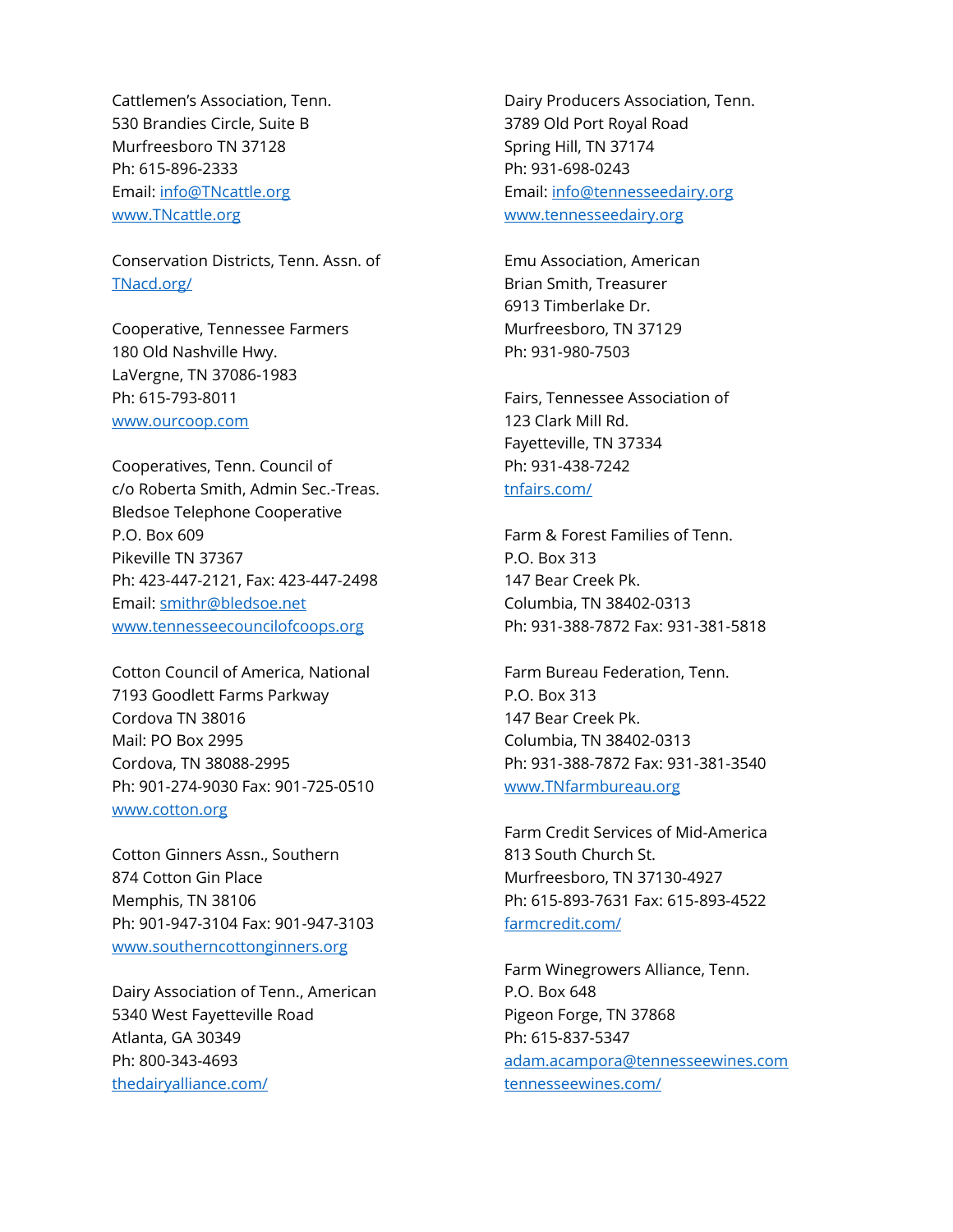Feed & Grain Association, Tenn. [www.tnfeedandgrain.org](http://www.tnfeedandgrain.org/)

FFA Alumni Association, Tenn. 390 Poes Lane Bull Gap, TN 37711 Ph: 423-293-2761 Email[: emily.poe@fbitn.com](mailto:emily.poe@fbitn.com) [tnffa.org/alumni](https://tnffa.org/alumni)

FFA Foundation, Inc., Tenn. PO Box 5034 TN Tech University Cookeville, TN 38505-0001 Ph: 931-372-6050 Fax: 931-372-6051 Email[: tnffafoundation@tnffa.org](mailto:tnffafoundation@tnffa.org) [tnffa.org/foundation](https://tnffa.org/foundation)

FFA, Tennessee Association 11th Floor, Andrew Johnson Tower 710 James Robertson Pkwy. Nashville, TN 37243-0383 Ph: 615-253-5207 [tnffaassociation@tnffa.org](mailto:tnffaassociation@tnffa.org) [www.tnffa.org](http://www.tnffa.org/)

Forage & Grassland Council, Tenn. UT Beef and Forage Center 2431 Joe Johnson Dr. Knoxville, TN 37996-4561 Ph: 865-974-7208

Forestry Association, Tenn. 2605 Elm Hill Pike, Suite G Nashville, TN 37214 Ph: 615-883-3832 Email[: info@tnforestry.com](mailto:info@tnforestry.com) [www.tnforestry.com](http://www.tnforestry.com/)

Forestry Commission, Tenn. Tennessee Department of Agriculture Division of Forestry P.O. Box 40627 Nashville, TN 37204 Ph: 615-837-5520 Fax: 615-837-5003

Fruit & Vegetable Association, Tenn. 2837 Taylor Road Maryville, TN 37803 Ph: 865-983-0153

Fuel & Convenience Store Assn., Tenn. P.O. Box 101334 Nashville, TN 37224 Ph: 615-242-4377 Fax: 615-254-8117 [www.tfca.info](http://www.tfca.info/)

Grocers & Convenience Store Assoc., Tenn. 1838 Elm Hill Pike, Suite 136 Nashville, TN 37210-3726 Ph: 615-889-0136 Fax: 615-889-2877 [www.tngrocer.org](http://www.tngrocer.org/)

Hardwood Lumber Assn., National 6830 Raleigh/LaGrange Rd. Memphis, TN 38134-0518 P.O. Box 34518 Memphis, TN 38184 Ph: 901-377-1818 Fax: 901-382-6419 [www.nhla.com](http://www.nhla.com/)

Livestock Marketing Association, Tenn. P.O. Box 322 Kingsport, TN 37662 Ph: 423-378-3254 Fax: 423-378-9412 [www.lmaweb.com](http://www.lmaweb.com/)

MTSU School of Agribusiness & Agriscience P.O. Box 5 Murfreesboro, TN 37132 Ph: 615-898-2523 [www.mtsu.edu/abas](http://www.mtsu.edu/abas)

Nature Conservancy, The 210 25th Ave N., Suite 810 Nashville, TN 37203 Ph: 615- 383-9909 [www.nature.org](http://www.nature.org/)

Nursery Association, Middle Tenn. 231 Northgate Dr., Suite 122 McMinnville, TN 37110 Ph: 931-507-7322 Fax: 931-507-9601 [www.mtna.com](http://www.mtna.com/)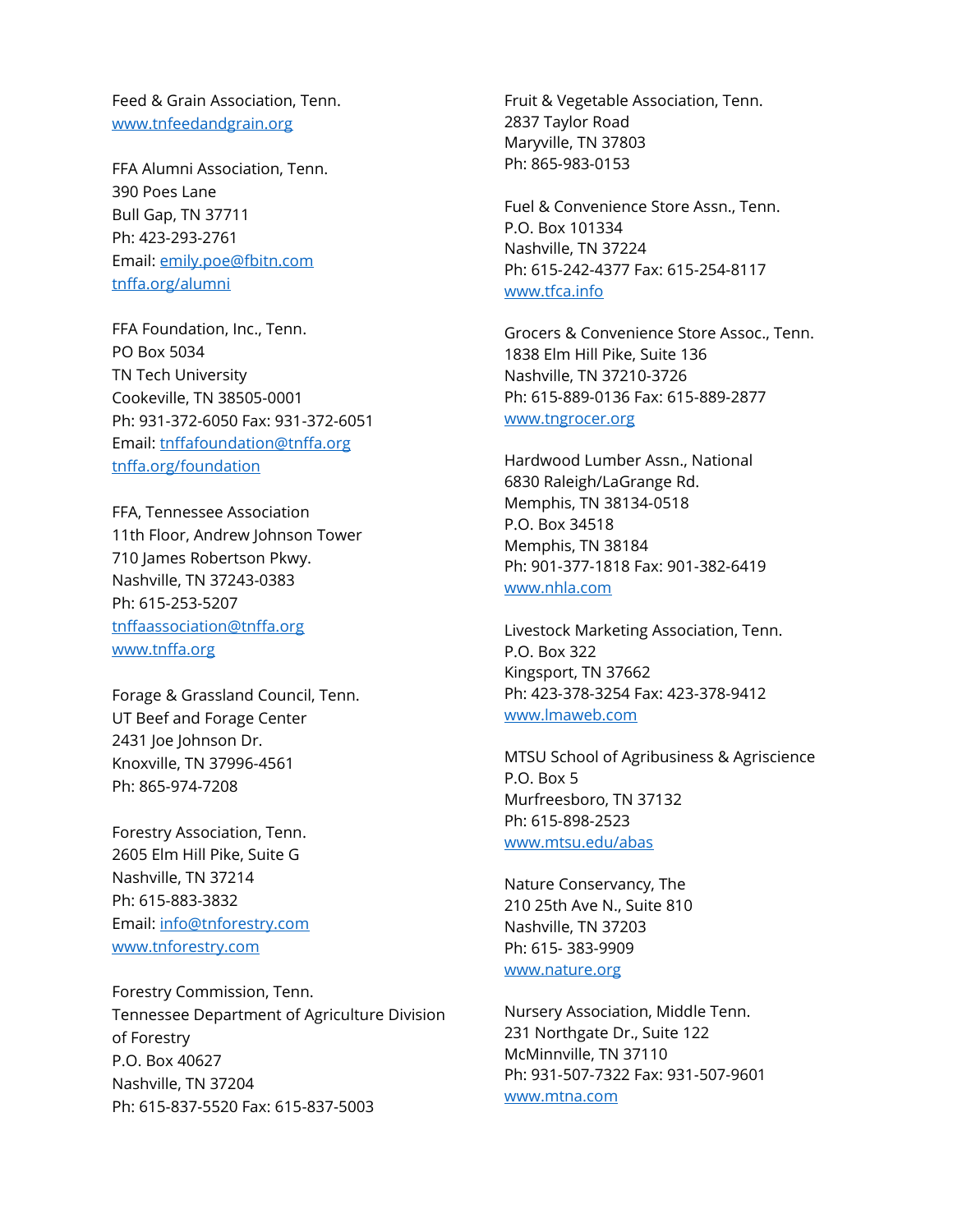Nursery & Landscape Association, Inc., Tenn. P.O. Box 57 115 Lyon St. McMinnville, TN 37111 Ph: 931-473-3951 Fax: 931-473-5883 [www.tnla.com](http://www.tnla.com/)

Organic Growers Association, Tenn. P.O. Box 264 Burns, TN 37029 [www.tnorganics.org](http://www.tnorganics.org/)

Pest Control Association, Tenn. 713 Sixth Street Lawrenceburg, TN 38464 Ph: 931-629-9364 [tennesseepestcontrolassociationinc.com/](http://tennesseepestcontrolassociationinc.com/)

Pork Producers Association, Tenn. 13994 Versailles Road Rockvale, TN 37153 Ph/Fax: 615-274-6533 [porkpromotn@tds.net](mailto:porkpromotn@tds.net) [www.facebook.com/TennesseePorkProducers](http://www.facebook.com/TennesseePorkProducers/)  $\perp$ 

Poultry Association, Tenn. P.O. Box 1525 Shelbyville, TN 37162-1525 Ph: 931-225-1123 [www.tnpoultry.org](http://www.tnpoultry.org/)

Soybean Promotion Board, Tenn. 100 Executive Dr. Jackson, TN 38305 Ph: 731-668-2850 Fax: 731-668-2772 [www.tnsoybeans.org](http://www.tnsoybeans.org/)

Specialty Foods Association, Tenn. c/o Ron Boyle, Porky's Gourmet Foods 644 Blythe St., Gallatin, TN 37066 Ph: 615-230-7000

Tenn. Tech. Univ. School of Agriculture P.O. Box 5034 Cookeville, TN 38505 Ph: 931-372-3019 Fax: 931-372-3899 [www.tntech.edu/agriculture](http://www.tntech.edu/agriculture)

Tenn. State Univ. School of Agriculture & Consumer Sciences 3500 John A. Merritt Blvd. Nashville, TN 37209-1561 Ph: 615-963-2575 Fax: 615-963-5436 [www.tnstate.edu/agriculture](http://www.tnstate.edu/agriculture)

Tenn. State Univ. Cooperative Extension Service 3500 John A. Merritt Blvd. Nashville, TN 37209-1561 Ph: 615-963-5000 Fax: 615-963-5000 [www.tnstate.edu/extension](http://www.tnstate.edu/extension)

USDA Farm Service Agency 801 Broadway, 579 U.S. Courthouse Nashville, TN 37203-3816 Ph: 615-277-2600 Fax: 615-277-2659 [www.fsa.usda.gov/tn](http://www.fsa.usda.gov/tn)

USDA Natural Resources Conservation Svc. 801 Broadway, 675 U.S. Courthouse Nashville, TN 37203 Ph: 615-277-2531 Fax: 855-591-1284 [www.tn.nrcs.usda.gov](http://www.tn.nrcs.usda.gov/)

USDA Rural Development 441 Donaldson Pike, Suite 310 Nashville, TN 37214 Ph: 615-783-1300 Fax: 855-776-7057 [www.rd.usda.gov/](http://www.rd.usda.gov/)

USDA National Ag Statistics Service Tennessee Field Office Ellington Agricultural Center P.O. Box 41505 Nashville, TN 37204-1505 Ph: 615-781-5300 or 800-626-0987 Fax: 615- 781-5303 [www.nass.usda.gov/tn](http://www.nass.usda.gov/tn)

UT Center for Profitable Agriculture 850 Lion Parkway Columbia, TN 38401 Ph: 931-486-2777 Email[: cpa@utk.edu](mailto:cpa@utk.edu) [cpa.utk.edu](http://cpa.utk.edu/)